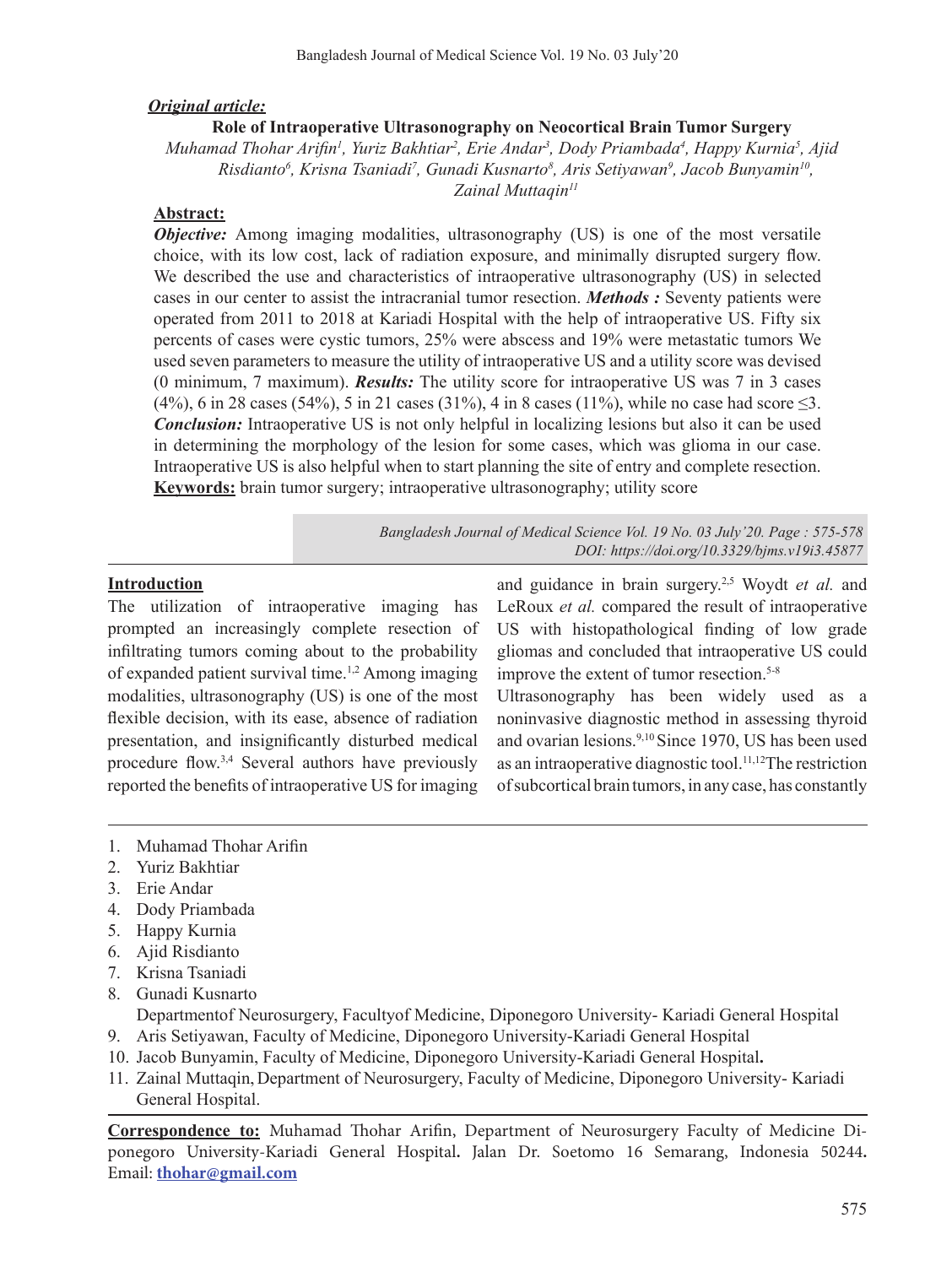presented issues to neurosurgeons. 12Stereotactic devices and intraoperative magnetic resonance imaging (MRI) are hardly available especially in limited settings such as in developing countries. Meanwhile, ultrasonic real-time visualization of the brain following removal of the bone flap is effectively cultivated and promptly recognizes tumors as limited zones of increased echogenicity.13,14 In this study, we describe our experience of using intraoperative US in selected cases in our center to assist the intracranial tumor resection.

## **Materials and methods**

This is a retrospective observational study. Seventy intracranial tumor surgeries were performed during a seven year period from 2011 to 2018 at Kariadi Hospital, Semarang, Indonesia. Pathologically, 56% of cases were cystic tumors, 25% were brain abscess, and 19% were metastatic tumors. We limited our scope to cystic lesions since it could be difficult to distinguish them based on clinical appearance and preoperative imaging alone. All surgeries were assisted intraoperatively with a mechanical sector scanner. The scanhead contained two crystals, 5 MHz, and 7.5 MHz. The 5-MHz crystals permitted visualization of deep structures, and the 7.5-MHz for superficial areas (Hitachi Corp., Japan). After the bone flap was created, we used the intraoperative US to determine the exact position of intracranial mass, prior and after the durotomy. The probe was covered with sterile sheath and jelly for better acquisition of image.

We used parameters developed by Moiyadi, *et al*. To measure the utility of the intraoperative USin our center and determine the final utility score (minimum 0 and maximum 7, see Table.1)<sup>15</sup>. Individual parameters and overall scores were calculated for each surgery based on provided questions. All operators were asked to assess whether the intraoperative US contributed in determining the location, extent, border, and complete resection of intracranial cystic lesions.

| Table 1. Parameters of IOUS utility |  |  |
|-------------------------------------|--|--|
|-------------------------------------|--|--|

| Parameter             | Interpretation                    | <b>Score</b> |
|-----------------------|-----------------------------------|--------------|
| Lesion identification | Lesion discernable                |              |
|                       | Not discernable on<br><b>TOUS</b> |              |
| Lesion delineation    | Well defined margins              |              |

| Interpretation                                                                 | Score          |
|--------------------------------------------------------------------------------|----------------|
| Poorly defined margins<br>but discernably distinct<br>from normal brain        | 1              |
| Imperceptibly diffuse.<br>No use of <b>IOUS</b>                                | $\theta$       |
| IOUS prompted a<br>modification/extension<br>in the craniotomy/<br>laminectomy | 1              |
| No modification of<br>bone removal needed                                      | $\overline{0}$ |
| Useful/helped optimize<br>the durotomy site and<br>extent                      | 1              |
| Not needed/useful                                                              | $\theta$       |
| Useful to plan the<br>entry site                                               | 1              |
| Not needed/useful                                                              | $\theta$       |
| Used for assessing<br>extent of resection/<br>residue                          | 1              |
| Not needed/useful                                                              | $\theta$       |
| Useful and needed                                                              | 1              |
| Not needed/useful                                                              | $\theta$       |
|                                                                                |                |

**Ethical clearance:** Kariadi General Hospital Ethical Committee has approved this study.

#### **Results**

Our study proved that intraoperative US was considered helpful during the brain tumor surgery (see Table.2). From 70 cases analyzed in this study, 3 cases scored 7, 38 cases scored 6, 21 cases scored 5, and 8 cases scored 4 in usefulness (mean utility score 5.51). There was no report of utility score below 4, while the majority (54%) of cases considered intraoperative US helpful on 6 out of 7 parameters. Intraoperative US was very useful to characterize and assist the resection of the tumor.

**Table 2.** IOUS utility outcomes

| Overall scores Number of cases |    | Percentages $(\% )$ |
|--------------------------------|----|---------------------|
| $\leq$ 3                       |    |                     |
|                                |    | 11                  |
|                                | 21 | 31                  |
|                                | 38 | 54                  |
|                                |    |                     |

*Selected case*. A 39-year-old man was presented with seizure. The T2 with contrast demonstrated a lesion in his left frontoparietal lobe and was contrastenhanced (see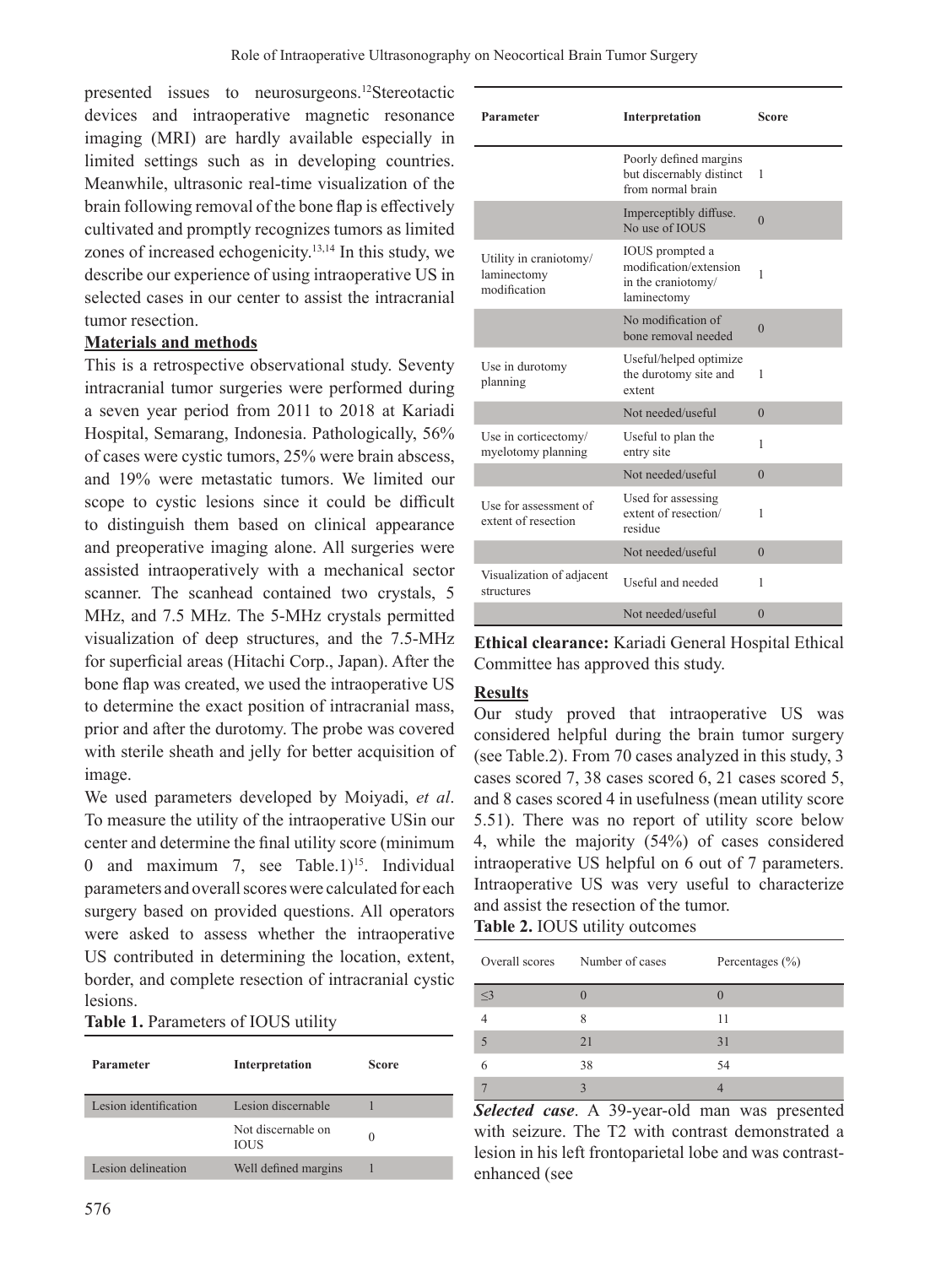

Fig.1). We were performing intraoperative US during the surgery to help resect the mass. The mass was confirmed later to be a glioma.

Fig, 1. (a) Preoperative MRI of the lesion on left frontal lobe. The lesion was contrast enhanced and was later confirmed to be a glioma. (b-d) Intraoperative ultrasound of glioma.

#### **Discussion**

Intraoperative US has been performed in our center in Semarang, Indonesia from 2011. It has been used worldwide to assist surgery which requires intraoperative guidance and considered as an effective and efficient means especially in limited settings. Many authors has reported the advantage of intraoperative US in distinguishing solid and cystic lesions and determining the margin of tumor.16,17 Ultrasonography is considered useful in distinguishing low grade glioma, high grade glioma, intracranial calcification,or metastasis, although it posed some difficulties in differentiating peritumoral edema with normal brain parenchyma<sup>16,18-19</sup>

One of the major advantage of intraoperative US is its ability to provide real-time information to the surgeon. The brain might undergo shifting during surgery as a result of gravitation, edema, pneumocephalus, and surgical procedure.<sup>20</sup> The same goal could be achieved by intraoperative MRI or computed tomography (CT) scan, however, both require astronomic cost, specialized operating theatre, and longer duration of imaging accessing. The ionizing radiation of CT should also be considered especially for pediatric patients. In places with limited resources available, intraoperative US might be the best choice for intraoperative imaging modality.

Our results showed that in selected cases the intraoperative US was deemed to be very useful to assist the resection of cystic tumors. In majority of cases, intraoperative US was considered important in assisting the surgeon performing craniotomy. The compatibility between topographical and real time information during surgery is very crucial for the neurosurgeon. Our experience recorded that intraoperative US has satisfyingly aided the surgery by providing the visualization of brain tumor and its surrounding structure. However, definitive diagnosis of intracranial mass should be confirmed from histopathological findings to support or oppose clinical diagnosis based on clinical appearance and radiologic findings.

### **Conclusion**

Intraoperative US holds a significant role in brain tumor resection surgery. Our experience demonstrated that intraoperative US successfully contributed in determining the location, extent, border, and complete resection of intracranial cystic lesions. This might be the best choice for intraoperative imaging in limited resource settings.

#### **Acknowledgments**

MTA and ZM conceived of the presented idea. YB developed the theory and performed the computations. AS and JB verified the analytical methods. MTA encouraged AS to investigate Intraoperative Ultrasonography on Neocortical Brain Tumor Surgery and supervised the findings of this work. All authors discussed the results and contributed to the final manuscript.

### **Conflict of Interest:**

All authors declare there is no conflict of interests regarding the publication of this article.

### **Author's contributions:**

#### *Author's contribution*

Muhamad Thohar Arifin developed the concept and contributed to design, analysis, interpretation of data, and manuscript writing of the study. Muhamad Thohar Arifin organized and collected data. All authors helped in the editing and refining of the manuscript. All authors read and approved the final manuscript.